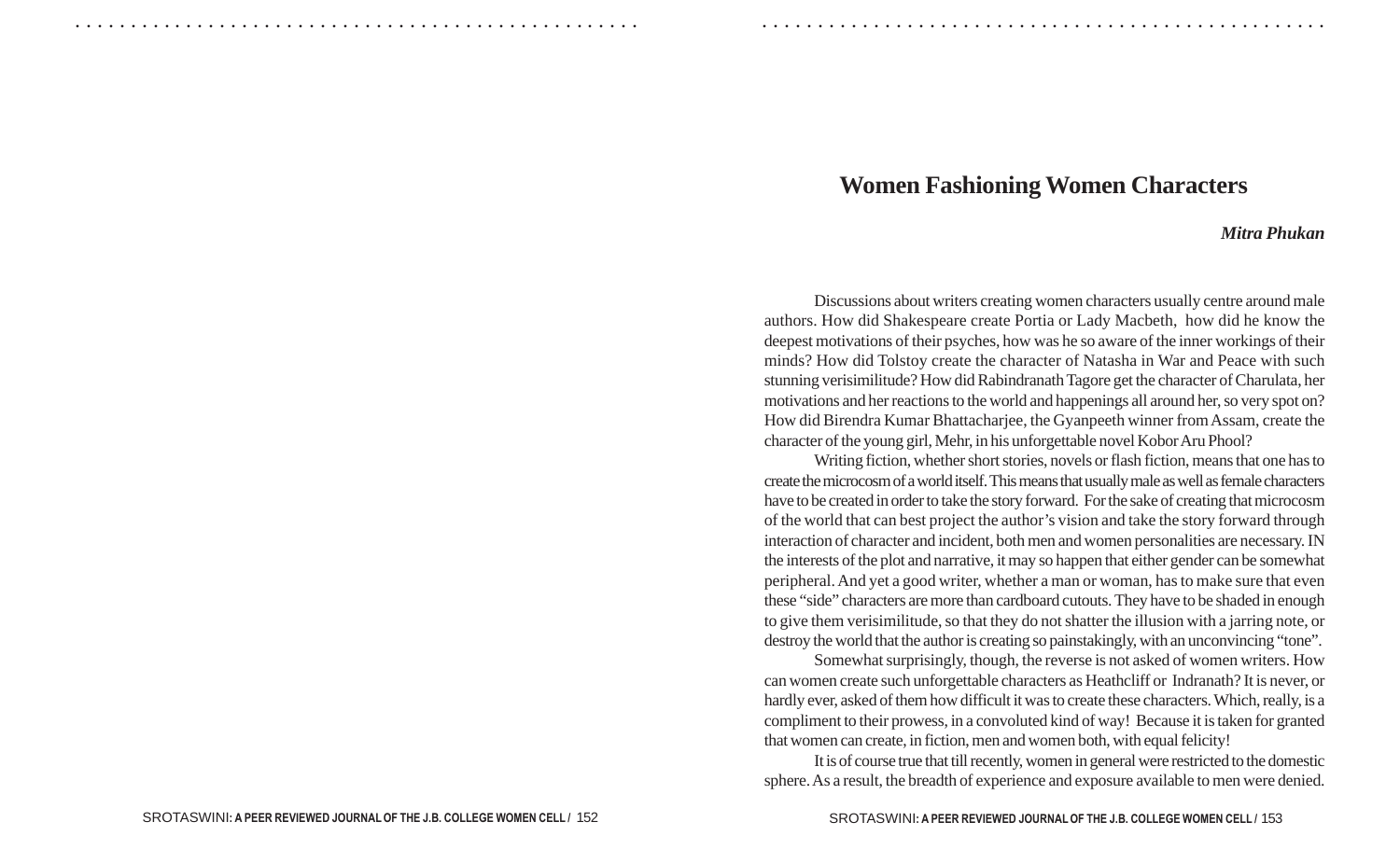They could not travel beyond the four walls of the house much, that too, hardly ever alone. Accompanied by men of the family, there was a limit to the kind of exposure they must have had. The opportunity to listen to the different cadences in the talk, the conversations between people of varied social spheres, was possibly missing to them. Chances to even get a first hand impression of the concerns of people of a different social milieu from theirs were limited, except, perhaps through the stories and the conversational rhythms of the help around the house.

But even so, one would think, opportunities for observation itself, were not lacking within these parameters. There were the men, who moved freely from the inner to the outer worlds, and vice versa. Through their stories, their conversations, the world outside was brought within the sheltered domain of the educated, middle class woman of the past. Coloured by their imaginations, these often resulted in poetry rather than fiction, as seen in the beautiful songs of Nalini Bala Devi. Often, but not always, these were devotional in character. They were also effulgent outpourings about the beauties of nature around them.

Gradually, though, as Indian women began to move around more freely, notably during and after the freedom struggle, their exposure to the world around them increased greatly. They could also access it through different media, through papers, books and films, and later, through TV. Even those who, for whatever reason, could not or did not venture out much beyond their immediate environments, could be inspired by these stories and images of the outer world. And today, with so many screens, so many audio visual inputs coming in constantly on all sides, there is really no lack of stimulus for any person who wishes to write, man or woman.

Women such as Nirupama Borgohain and Indira Goswami have had a wealth of experience, quite unlike that of the sheltered women of the past. The women in the latter's characters are often rooted in reality, after, of course, having passed through the lenses of her individual perspective, her point of view, and her core values of humanism. The unforgettable character of Damayanti in her short story "Sanskar" is beautifully layered. There is that of a poverty stricken widow, whose only currency is her beauty, which she uses in order to bring up her children. And yet, even in the depths of her penury and her use of her body, the pride she has in her Brahmin lineage overcomes even her maternal or human feelings, as she destroys the foetus within her womb, because it was sired by someone who was not of the same caste, the same lineage as her. This pride in ancestry is the only thing that, for her, gives her dignity even in the squalor of her surroundings and circumstances.

"Point of View" is a concept that is of great importance in the fashioning of a story. It is one of the important tools that a fiction writer uses. From whose point of view will the narrative move forward? The writer has a theme in mind, sometimes several, which need plot, character and incident in order to establish, and move forward. It is notable that many women writers "speak" through the point of view of a woman character. In "Sanskar", the

point of view is that of the protagonist, who had to be a woman. But Indira Goswami was too good a writer to make her men into cardboard figures. The character of the rich Mahajan, Pitambar, too, is delineated with empathy.

○ ○ ○ ○ ○ ○ ○ ○ ○ ○ ○ ○ ○ ○ ○ ○ ○ ○ ○ ○ ○ ○ ○ ○ ○ ○ ○ ○ ○ ○ ○ ○ ○ ○ ○ ○ ○ ○ ○ ○ ○ ○ ○ ○ ○ ○ ○ ○ ○ ○ ○ ○ ○ ○ ○ ○ ○ ○ ○ ○ ○ ○ ○ ○ ○ ○ ○ ○ ○ ○ ○ ○ ○ ○ ○ ○ ○ ○ ○ ○ ○ ○ ○ ○ ○ ○ ○ ○ ○ ○ ○ ○ ○ ○ ○ ○ ○ ○ ○ ○ ○ ○

It is this inevitability of gender that is seen in many stories of the time. Shaped as they are by a stifling social milieu, they are women who nevertheless rise above them, usually, in their own ways, through the internal logic of the different stories. In "Dontal Hatir Uiyey Khowa Howdah" the character of Giribala rebels and rises above her circumstances by showing, finally, that she is in control of her life, and has the right to end it, or not, according to her own wishes, when she simply refuses to come out of the burning hut into which she is made to go in to "purify" her for her various transgressions as a widow. She claims agency for herself when, instead of simply going in momentarily and coming out unscathed, she prefers to immolate herself.

In Arupa Patangia Kalita's novel Felanee, too, the protagonist, in spite of the many bludgeonings she receives from society and fate, refuses to go under. "And Still I Rise", she could be saying as, in spite of all the many horrors she goes through, she still sees beauty in her rural surroundings, and in friendship.

Often, it is seen that the concept of "Point of View" dictates the choice of the gender of the character, whether a protagonist or antagonist or a comparatively minor character. Through whose eyes is the story to be told? Even in the third person mode, there are limitations. Even before the first word is keyed into the computer, there are of course several decisions to be made, a primary one being : through whose eyes will the narrative unfold? This is one of the most important decisions that a fiction writer has to make, for much of the telling of the story depends on this

To give an example from my own work, I would like to mention here the several false starts I had made while writing my novel, "A Monsoon of Music," all of which centred around the choice of "Point of View." With this was also linked the very tone and tenor of the novel. At first I tried a chapter or two through the eyes of Rahul, since, as a non-musician, it would bring, I thought, an objective point of view to this novel about four professional Shastriya Sangeet musicians. But that, I found almost immediately, was a limitation. I then tried it through the point of view of the Guruma, Sandhya Senapati, since her story and that of Namita, her student, are interwoven. But the tone became too sober, because, possibly, her character was such. Finally, I settled on the narrative voice of Namita herself. I don't think the fact that she is a woman had anything much to do with this choice, since my first option was in any case a man, Rahul. It was just that her place in the story, where she has to make several very important choices, stood for the choices that most committed musicians have to make at an early stage of their careers. This was what was more important to me than the gender of the person through whose eyes we see the narrative unfolding. And towards the end, when I wanted to give an important aspect of Guruma's life, I chose the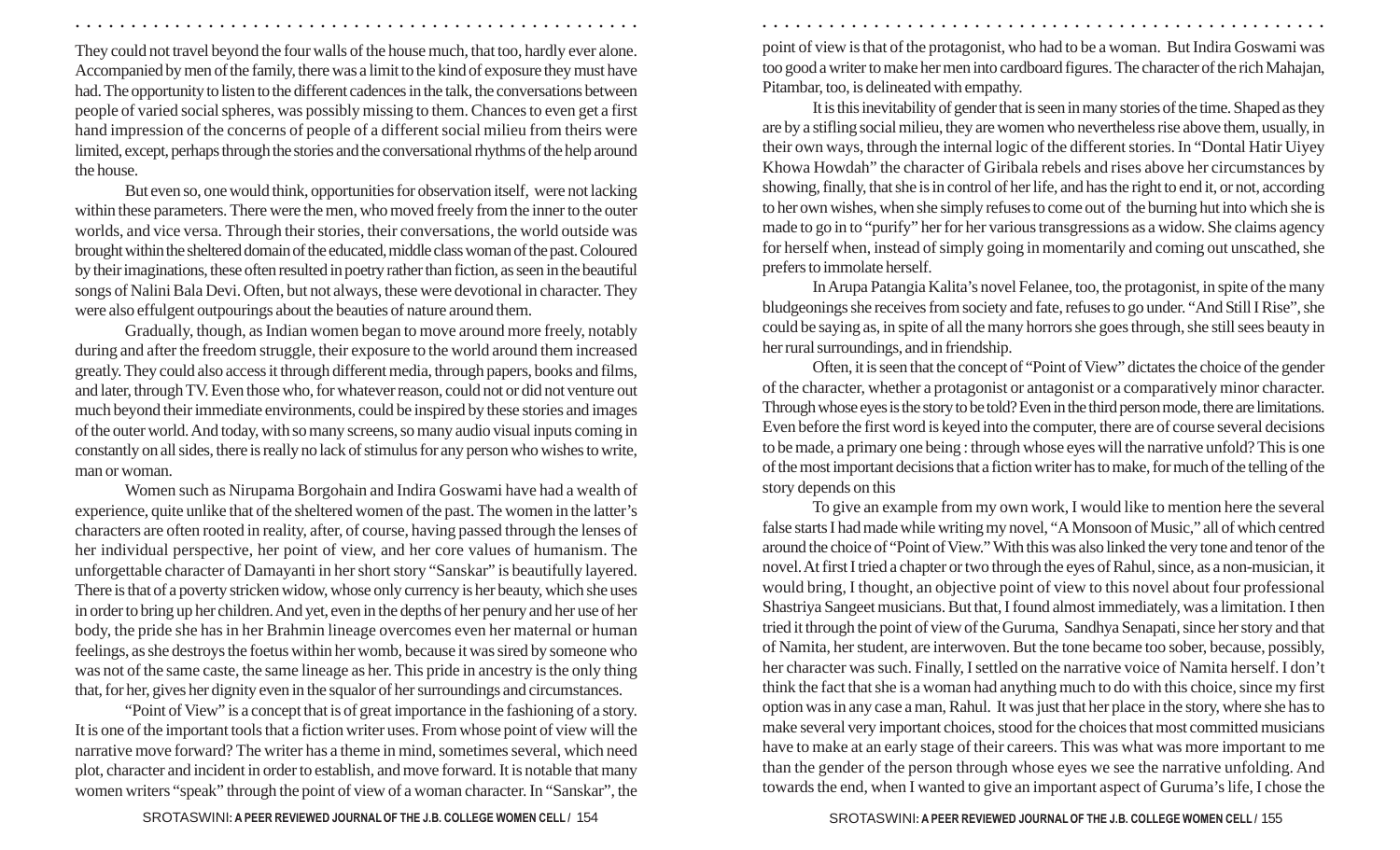device of flashbacks, interspersed with a parallel drama that unfolds in "real time."

Also, then, there is the question of what the story demands. The narrative itself demands that the protagonist should be of a particular gender. For instance, in my short story "The Choice" (in the collection "A Full Night's Thievery") the narrative is a dramatic monologue, told by an unnamed Rudra Veena player, at a critical moment in his life. This very fact of his being a Rudra Veena player, dictated that the protagonist should be a man, because there are very few, if any Rudra Veena players who are women. The decision to make his, the narrative voice, fell into place at that point. And then, just as naturally came the decisions about the form the story should take: a dramatic monologue, related in the first person, with shifts in time.

Indeed, there are several stories in this collection where the central figure is male, though again there are many where there are women at the centre. It is the demands of the story that decide this. And since characters of any gender are fashioned according to the requirements of the story, it is upto the fiction writer to flesh them out, bringing in nuances that are character specific while also bringing in aspects of context, of historicity, of social conditioning and whatever else she feels is important and relevant. It is here that the author's imagination, that aspect of writing that is of vital importance, comes into play. Creating characters who exist only in the mind of the writer, and fleshing them out so that they become vivid, and lifelike, and are, importantly, instrumental in taking the story forward and are within its context, is one of the greatest challenges that a fiction writer faces. From the interaction between judiciously created and placed characters comes incident and plot. The characters have to be "real", not as in being realistic, but as in meshing in with the demands and logic of the story.

Actually, I would think, it is not a question of a specific skill that comes into play when a writer fashions a character who is of a different gender than he or she herself is. Ultimately, it comes down to empathy, to having a clear idea in her head of the kind of character she needs to take the story forward.

There are also questions such as getting right the "tone" of the dialogue that each character is given to speak. In this, observation, experience and imagination too come into play. Once again, Indira Goswami's characters speak in tongues that are absolutely unique. She used the tongue of rural Kamrup for some of her women characters that she situated in sattras and villages, thus giving them an earthiness that no translator can replicate in another language. Yet other characters who are educated and comparatively well travelled speak in tones that are more akin to "Standard Assamese".

Jane Austen whose characters, whether men or women, are all impeccably drawn, never created a scene where there are only men. Always, the perspective is through the eyes of the women. This, it is said, is because she was not familiar with what men might say to each other while alone. Certainly, the times she lived in would not allow for her to study the

conversations or body language of men when they conversed among themselves. And it is true that even today, when there is nobody of the opposite gender in a gathering, when it is solely either men or women taking part in a conversation or an activity, people do tend to talk "differently", and body language too is different, than if it was a mixed gathering.

○ ○ ○ ○ ○ ○ ○ ○ ○ ○ ○ ○ ○ ○ ○ ○ ○ ○ ○ ○ ○ ○ ○ ○ ○ ○ ○ ○ ○ ○ ○ ○ ○ ○ ○ ○ ○ ○ ○ ○ ○ ○ ○ ○ ○ ○ ○ ○ ○ ○ ○ ○ ○ ○ ○ ○ ○ ○ ○ ○ ○ ○ ○ ○ ○ ○ ○ ○ ○ ○ ○ ○ ○ ○ ○ ○ ○ ○ ○ ○ ○ ○ ○ ○ ○ ○ ○ ○ ○ ○ ○ ○ ○ ○ ○ ○ ○ ○ ○ ○ ○ ○

But perhaps, even so, what was true of Jane Austen's time does not hold not true today, when such strict social mores have changed. Men and women, both, characters are compellingly drawn by women writers. Indira Goswami's Indranath for instance is painted in many shades.

One aspect about women writers creating women characters is perhaps something that may seem a little odd at first. But closer examination will show that there is truth in this. Women, it can be argued, "understand" women. This is sometimes the difficulty. There are so many motivations, so many nuances, so many stimuli that make women behave as they do. Even from the purely physical point of view, a woman will know and understand, say, the mood swings that may be the result of the protagonist's menstrual cycles. These complexities can be daunting to portray, and weave into the fabric of the narrative, though of course it is nobody's case that it has not been done.

 The thing about women characters in fiction is that male writers have often been hailed for getting them pitch perfect. It is an amalgam of observation and imagination through which such characters as Somerset Maugham's Mildred in "Of Human Bondage", Hardy's Tess, and so many others were created. And yet when a woman writer creates a memorable female character, she is generally not hailed with so much enthusiasm and wonder. And yet, it takes as much effort to create a memorable character whether the writer is a man or a woman!

As far as my own writings are concerned, again, it is the demands of the narrative that decide whether the protagonist is to be male or female. But I do feel that other things being equal, I do veer towards women and girls as central characters. To take my very first book, a children's story, "Mamani's Adventure", the protagonist could just as easily have been a little boy instead of a six year old girl. The same is true of my second book for the same age group, "Chumki Posts a Letter." The first describes how a little girl in a tea garden in Assam saves their carefully cultivated sugar cane patch from an elephant. This she does with care and love, offering the elephant, too, a piece of the cane as he retreats. The requirements of the story could just as easily have been met if the protagonist was a boy. But while fashioning the story, I instinctively made the protagonist a little girl, even though she did have a brother, Moina. Was it because I felt an affection towards her, that perhaps I would not have, to Moina? A tenderness, even? Yes, this is stereotyping, but even so, male and female characters evoke different feelings in their creators, depending on their characteristics, of course, but also, I would argue, on their gender.